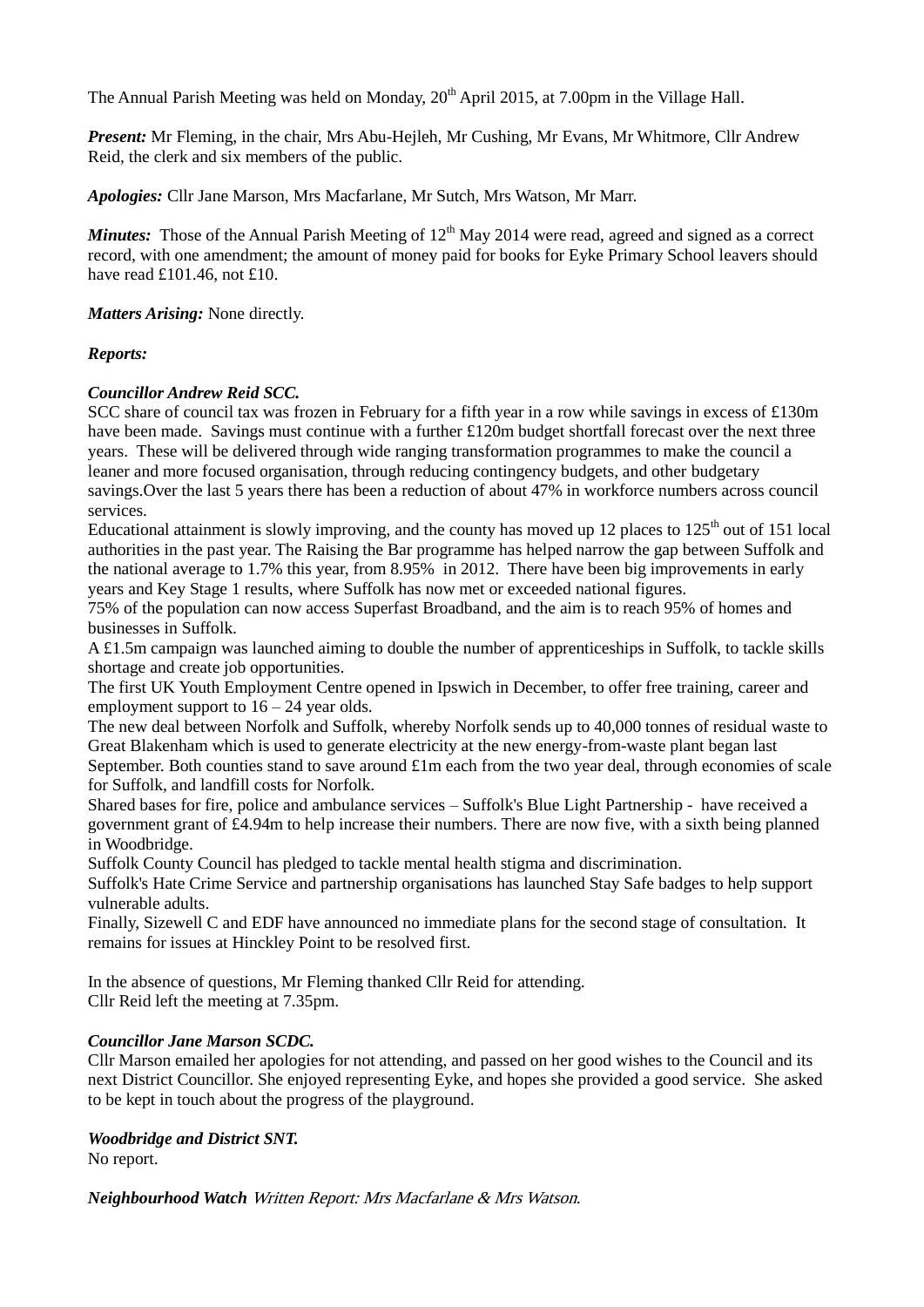It has been a quiet year. There have been regular updates of local crimes from the Safer Neighbourhood Team, via Police Connect and any relevant information has been passed to the editor of the Village Newsletter when important issues have arisen, to ensure it is received by every household. It is recommended that villagers sign up to Police Connect to get information. For those without internet access, a printed application form is available from Karen or Linda to sign up for telephone/text information.

## *Eyke Charities.* Written report from Mr Sutch.

Year ending 31.12.14. The charity continues to exist for the benefit of pupils at Eyke Primary School, Eyke widows and widowers, Eyke residents over the age of 80, and All Saints Church, Eyke.

Annual income: £265.92 Derived from investment dividends – funds managed by the CCLA (Churches, Charities &Local Authorities Association.)

Expenditure: £207.12: £120 to Eyke residents over the age of 80 and widows/widowers. £87 in books to Eyke School leavers.

Assets: £8165 (previous year: £7792.00)

The charity trustees last met on 18.3.15 to ratify the above, and will next meet in November to consider the 2015 grants.

# *Eyke VECP School.*

Mrs Scurrell reported that there are 125 children on roll, 6 teaching staff, two of whom are part time and six support staff. The 4 midday supervisors and 2 cooks who jobshare, all live locally. Numbers have fallen as expected, and this is likely to continue. The school is being promoted as a school of choice to help address this.

Positive links are maintained with the Little Leaders Pre-school next door, and with the church which is used weekly for worship and for other special times. Thanks go to Mr Whitmore and Mr Fisher who ensure the church is open and warm, and to Rev Janice Leaver for her input, both for leading worship and for her role as Foundation Governor.

There are various people in the village who help in many ways in school, and this is much appreciated. Topics covered this year have included Mexico and the Aztecs, Toys, Woodland and Forests, Minibeasts, Dunwich and the coast. A SIAMS Inspection (Statutory Inspection of Anglican and Methodist Schools) this year rated the school as 'good'.

With the ending of reporting of Levels of Attainment and Progress, there are now "End of Year Expectations' with no national tracking system. Eyke uses an online tracking tool called Target Tracker which is used by several other school in this cluster. This ensures consistency of expectation and helps with moderating teacher assessment.

There will still be SATs tests in May for Years 2 and 6, but what will be in place for the coming year is unknown.

There are continuing improvements being made to the school buildings, and the pool is currently being retiled and the possibility of school family and community use over the summer is being explored.

The school has joined in with a project to plant daffodils and trees on the rec, and is now consulting with the parish council to provide a play area there.

The school is grateful for the gifts to the year 6 leavers from Eyke Charities, and Mrs Scurrell is addressing the lack of thanks from the pupils.

Finally, visitors to the school are most welcome to pop in and have a guided tour.

## *Friends Of Eyke School.*

Mrs Fayers, the chairperson described the fundraising activities undertaken by FOES, including a 'Word in a word' challenge, which raised £483, a Christmas Fayre and a disco. Future events include a Fun Run and barbecue on June  $5<sup>th</sup>$  at 4pm, which will raise funds for cancer research, and the Summer Fayre on  $11<sup>th</sup>$  July, from  $2 - 4$ pm.

Events being considered for the future are a car wash, and a boot sale.

FOES still fund £3 for each child on school trips, to reduce the cost to parents, an Easter egg each, and thank you cards, Christmas cards and calendars, which are used continuously through the year. Future funding will include a sand pit, and outdoor teaching area.

## *Eyke and Rendlesham Village Hall.*

Mr Fisher reported that the hall has seen regular use by the Parish Council, the Over 50s for meetings, jumble sales and their annual Christmas Party, and by the PCC for events in the year.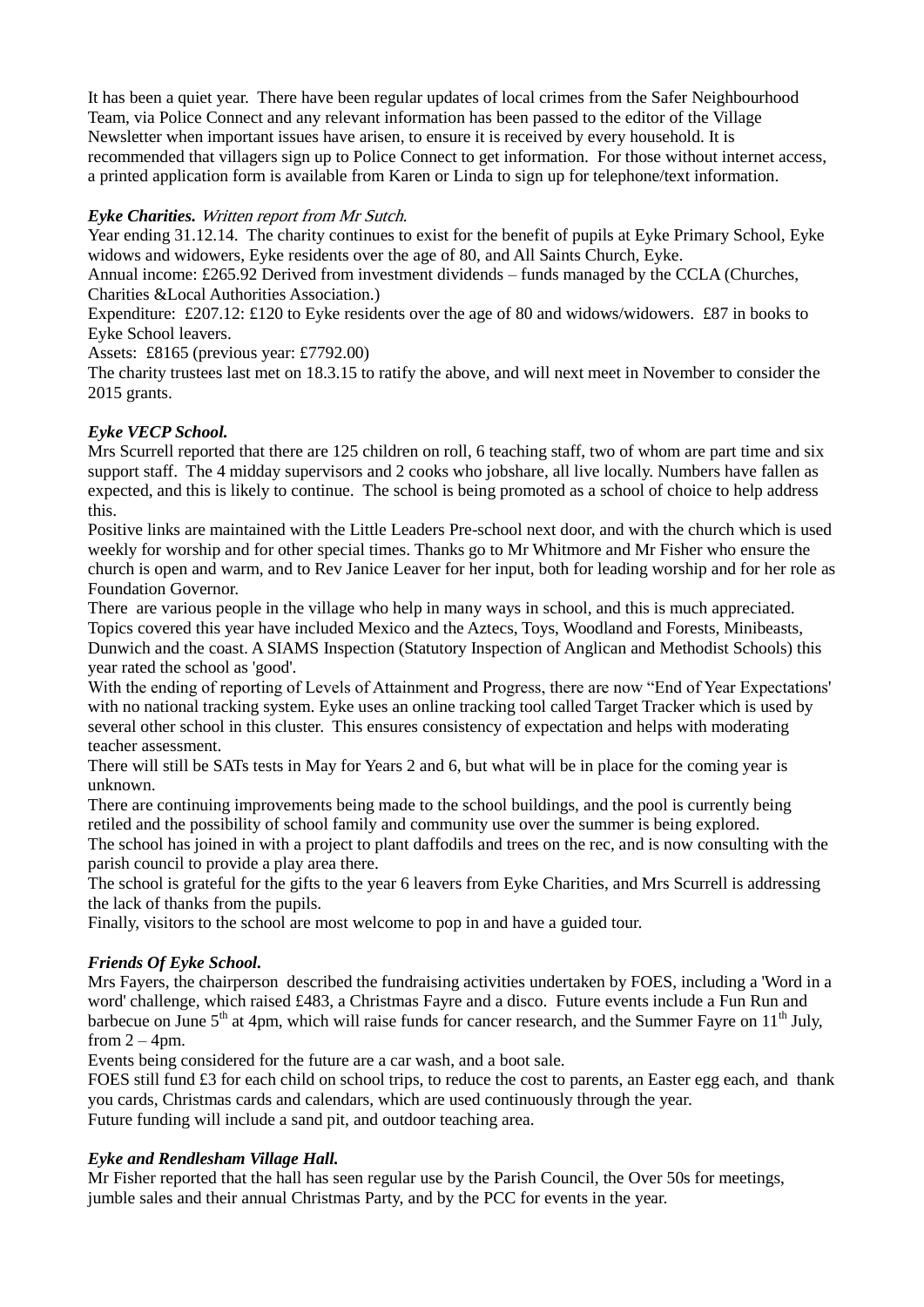It has also been used for various private parties, salsa dancing and yoga classes.

Repairs to the guttering in the year cost £428.17. The accounts will be available for inspection in the near future; it looks as if there will be a surplus of about £600, but there is likely to be a major expense in the near future to the parking area at the front which has suffered damage caused by subsidence.

Thanks go to those who use the hall, and keep it in reasonable condition, and to Mervyn Whitmore for keeping the outside tidy and weed free.

With the input of the parish clerk and members of other organisations in the life of the village, the annual report has been made to the Suffolk Local History Society.

#### *Recreation Ground.*

Mr Whitmore reported that rabbits and moles continue to wreak havoc on the rec, and instead of continually filling in the holes, he is letting them have their fun, so walkers there are advised to watch their footing. Fly tipping is still a problem, but the weekly checks keep it under control.

Thanks are due to Mr Fleming for cutting the main area, and thus helping to keep the ragwort under control. The holes on the main track were filled with crushed concrete in March.

Although there are doggy bins conveniently situated, some dog walkers continue to ignore them.

#### *Millennium Group.* Written report from Mrs Watson.

Eyke Millennium Group is still active, even though 2014 was a quiet year: down on members but not in spirit and planning two possible events for 2015. The first is a cinema evening to be held at the village hall, which would include a film and food. Janna McKendrick has been in touch with Suffolk Cinema Network who load out all the equipment needed to support an event like this and a trial evening has been agreed, possibly in the autumn, with a showing, if possible, of a remastered *Akenfield*. Another event under discussion is an Afternoon Tea, possibly linking with a VE day theme.

Swanns Nursery kindly donated the Christmas Tree outside the Church, and the group is most grateful for their continued support.

#### *Little Leaders Childcare.*

No report.

### *Village Magazine - Inside Eyke.* Written report – Mr Marr.

The magazine has had another satisfactory year, with three issues produced, which may now be the pattern, as Mr Marr has work commitments in South America over the winter months for the foreseeable future. The content of the magazine is much the same – a mix of the serious and less so, with an emphasis on local history, local people and their stories and events such as the fete and parish council meetings. Suggestions and contributions are constantly looked for and very welcome, and input from the school would be particularly welcome. Within the obvious financial constraints, the aim is to use more colour pictures, which, along with high production values, thanks to Katy Bell, sets the magazine apart from others.

#### *Village Tree Warden.*

Mrs Clements reported that the ash trees in our parish still appear to be healthy, despite all the gloomy reports of Ash Die Back disease.

Last November children from Eyke school took part in planting 105 saplings on the recreation ground to form a new copse to be enjoyed by future generations. The saplings came free from The Tree Council as part of their 2014 campaign to 'Plant a Tree' and offered a unique opportunity to Eyke to help revitalise the recreation ground.. The children have taken a great interest in the project, and will be helping to maintain the copse by weeding, etc. The saplings are doing well, despite a little damage, most probably by deer; some were uprooted, and stakes knocked down. Mrs Clement and Mr Cushing replanted and restaked them. Again, thanks go to Mr Fleming for his advice, and for the manure he delivered to the site.

The National Tree Council are continuing the 'Plant a Tree' campaign, but Mrs Clements sees little need to plant more, as this is a rural area with a wealth of mature trees. However, if anyone has any suggestions for sites within the parish which could benefit from more trees, she would be pleased to know.

### *Parish Council.*

Mr Fleming welcomed the new members who have joined the parish council within the past year – Mr Evans and Mrs Stangoe.

He hoped that residents appreciated the new traffic calming measures, and felt that the flashing 30 sign at the